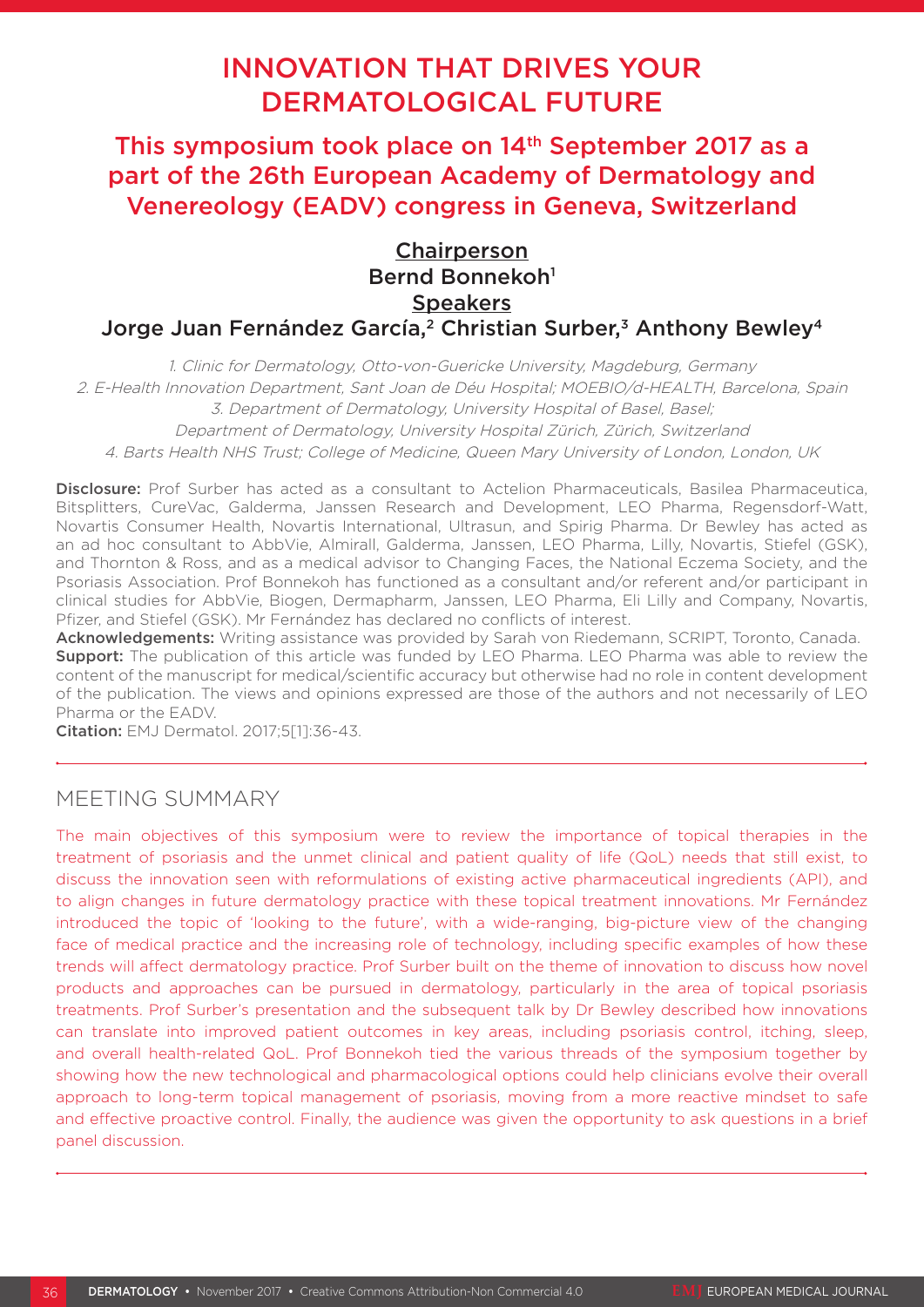### The Future of Medicine Versus the Medicine of the Future: The Future is Already Here

### Mister Jorge Juan Fernández García

### **How the World is Changing**

Although many commentators have attempted to anticipate 'the future of medicine', it is perhaps more relevant to turn the concept around and look towards 'the medicine of the future': the ways in which medical practice will be different from what we know today and the trends that are already being established. In order to provide optimal, patient-centred care, it is important to recognise how the opportunities that are available to physicians and patients are changing, particularly with regard to digital innovations and changes in the ways that people communicate with each other in the delivery of healthcare.

Broadly speaking, healthcare has experienced three major revolutions: the hygiene revolution of the 1800s, the pharmaceutical revolution of the mid-20th century, and the data revolution that is currently ongoing. As medicine becomes more of an information technology, the pace of change is growing exponentially. Although it could be possible to call this 'progress', the term carries the implication that everything will improve, but the relative importance of different institutions and processes will stay the same; what we are experiencing here is more accurately described as 'disruption', where there is more extensive change and some previously essential concepts and organisations may disappear altogether.

### **Trends in Healthcare**

Among several key trends that physicians should track, virtual visits are on the rise. Indeed, most communications between patients and physicians will likely be digital. An analysis by the Kaiser Permanente company found that consultations by e-mail or through other online platforms have more than doubled in the past 5 years and are on track to outnumber in-person visits by 2018.<sup>1</sup> Since office visits are not declining substantially, these virtual visits represent a complement to in-person care, not a substitution. In dermatology, several online services now exist for patients to receive a virtual consultation with a board-certified physician for a small fee; these services could represent an additional or alternative revenue source for interested dermatologists.

In addition, patient-to-patient interactions are beginning to outpace patient-to-physician interactions, as digital forums and other outlets allow patients to take more ownership of their own health and care. Patients are motivated to share what they have experienced so that they can help others, and physicians should be aware of this dynamic and be prepared to support it with their own clinical expert perspectives. The smartphone will continue to be crucial in providing healthcare. In particular, the development of peripheral devices, such as thermometers and glucometers, will revolutionise the way that patients manage their own monitoring and treatment.

The growth of big data in healthcare is inspiring, but it also presents significant challenges for interpreting the overwhelming quantities of information we are now able to collect. Healthcare is, therefore, becoming less of a science problem and more of an information problem. Since computer algorithms are often faster and more efficient at analysing large datasets than human researchers, our role then shifts towards transforming those data into insights.

Artificial intelligence systems are now being trained to assist in medical diagnosis and treatment. For example, neural networks can evaluate potentially malignant moles for melanoma, with an accuracy rate at least as high as that of experienced dermatologists.2 Physicians should not fear 'being replaced by robots', rather our focus should be on how clinicians can use their expertise to work most effectively with the strengths and abilities of digital tools in order to create algorithms that will optimise patient care.

### **Implications for Dermatologists**

The digital revolution is less about healthcare becoming digital and more about shifting towards a patient-centric approach that is driven by digital tools. The overall role of the physician is changing, from that of a 'sage' who holds all the answers, to that of a 'facilitator' who helps co-ordinate the multiple facets of patient care. Dermatologists should reflect on how this could make them a better physician if they delegated certain portions of their role, either to computer algorithms or to the patients. With the rapid pace of change, we have the potential to change the way that healthcare is delivered within the next 2–3 years, as long as we recognise and work effectively with the opportunities that surround us.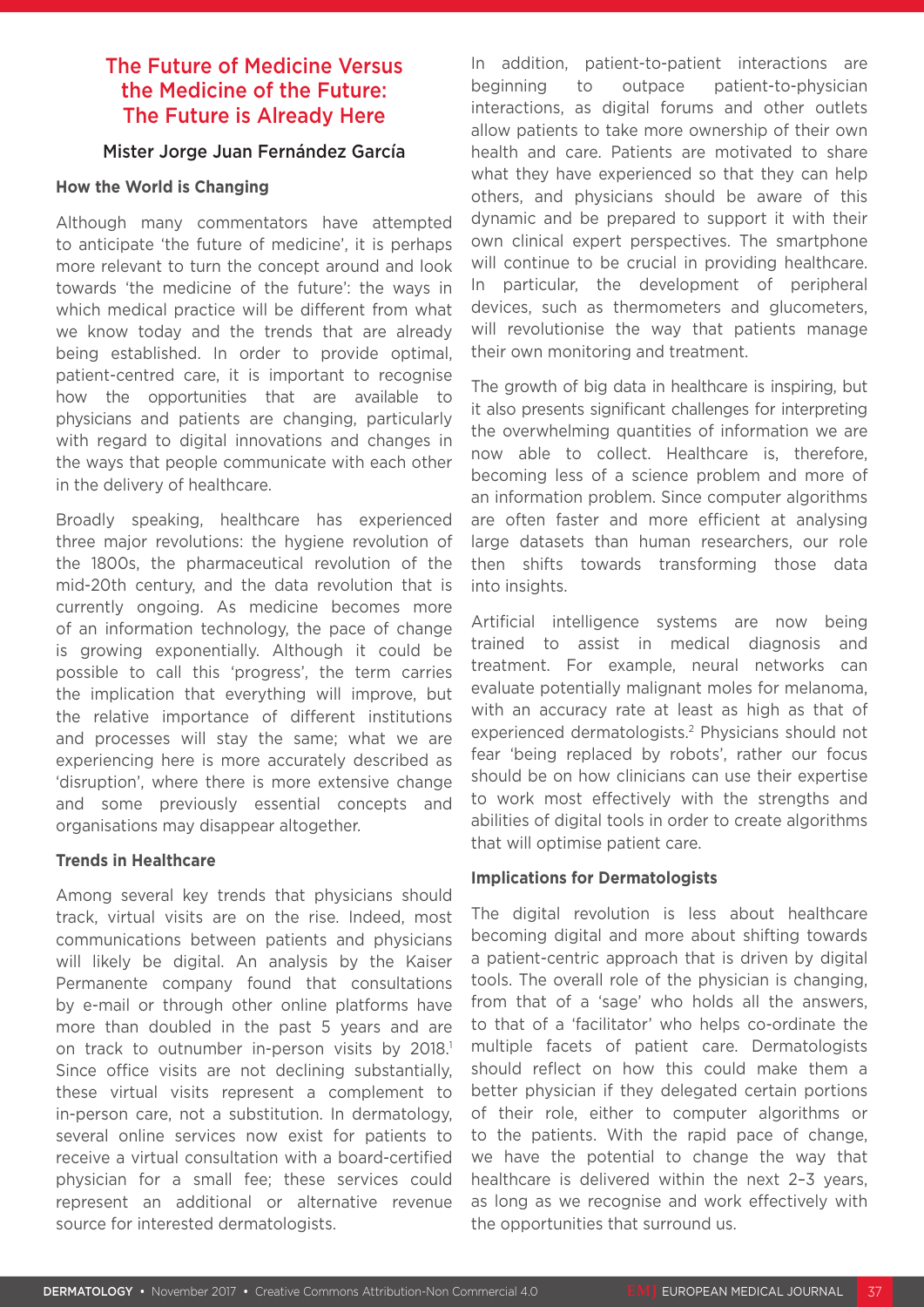

| PGA            |              | Endpoint |  |  |  |  |  |
|----------------|--------------|----------|--|--|--|--|--|
| $\overline{4}$ | Severe       |          |  |  |  |  |  |
| $\overline{3}$ | Moderate     |          |  |  |  |  |  |
| $\overline{2}$ | Mild         |          |  |  |  |  |  |
|                | Almost clear |          |  |  |  |  |  |
|                | Clear        |          |  |  |  |  |  |

### Figure 1: Treatment success rates with the foam spray and ointment formulations of calcipotriol/ betamethasone dipropionate.

Treatment success: defined as 'clear' or 'almost clear' for patients with a baseline PGA of moderate or severe, and as 'clear' for patients with a baseline PGA of mild.

cal/BD: calcipotriol/betamethasone dipropionate; PGA: Physician's Global Assessment. *Adapted from Koo et al.9*

## Reasons to Apply Topical Formulation Innovation in Psoriasis

### Professor Christian Surber

### **Topical Treatments for Psoriasis: A Long History of Innovation**

For as long as psoriasis has been recognised as a clinical entity, clinicians and researchers have been striving towards better treatment outcomes through topical product innovation. From the early days of arsenic and tar-based topical products through to the development of corticosteroids, phototherapy, retinoids, and immunosuppressive regimens, innovators have aimed to maximise the clinical value of the API and simplify therapy to support patient adherence. $3,4$  In addition to new API, we will be able to further improve clinical outcomes by creating novel formulations and vehicle concepts, and by developing application strategies that maximise the impact of existing or new API. This presentation will focus on a recent case showing how a new and unique vehicle or formulation concept can further augment the clinical effect of the fixed-dose combination of calcipotriol and betamethasone dipropionate (cal/BD) in psoriasis.

### **What Are Formulations or Vehicles?**

The conventional view of topical product formulations or vehicles tends to break products into categories based either on the effect of the vehicle itself (e.g. lubricants, moisturisers), a description of the vehicle format (e.g. ointments, lotions), or a mode of administration (e.g. roll-ons, sprays). The obvious phenomenon that a vehicle can have a significant impact on clinical outcomes led to the false, but widely held, view that for corticosteroids the ointment vehicle format is more potent than the cream vehicle format, and the cream vehicle format is more potent than the lotion vehicle format.<sup>5,6</sup> The fact is, vehicles containing volatile ingredients (e.g. water, alcohol) will change their format once applied onto the skin. This process has been coined as a "metamorphosis of the vehicle".7 The sum of the vehicle ingredients on the skin after evaporation of all volatile vehicle ingredients is decisive for the behaviour of an API within the vehicle and the impact of the vehicle on the skin barrier function.

#### **How Can We Innovate with Vehicles?**

The fixed-dose combination of cal/BD is available in a number of different vehicle formats, including gels (for the skin and scalp) and ointments.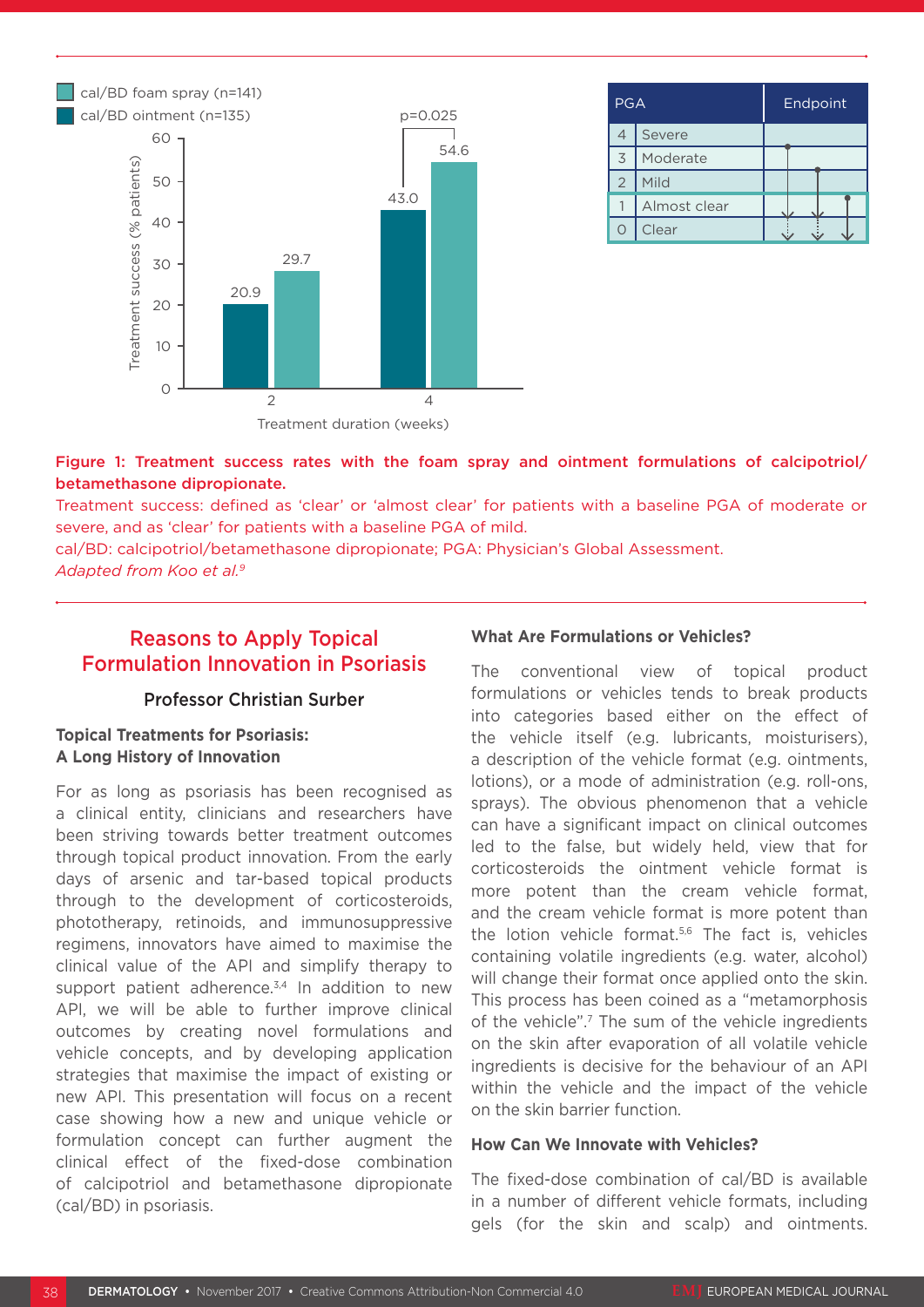Recently, these API have been reformulated into a novel foam spray format containing volatile ingredients that instantly evaporate after the product is applied onto the skin, leaving the API and the non-volatile ingredients behind. This metamorphosis of the product affects the behaviour of the API in the vehicle on the skin and, hence, their effect. Once the volatile components have evaporated, the remaining ingredients provide a transient increase in skin permeability through occlusion. On the API side, evaporation of the volatile vehicle ingredients concentrates the API into a supersaturated state, in which there is more drug dissolved in the remaining vehicle ingredients than could be dissolved under normal conditions.8 Both these phenomena (occlusion and supersaturation) lead to an increase in percutaneous absorption of the API, since the skin becomes more permeable and the concentration gradient of API across the skin increases considerably.

Initial data from clinical trials of the cal/BD foam spray formulation suggest that the novel vehicle can improve patient outcomes relative to the same API in a different vehicle. Compared to the standard ointment formulation of cal/BD, the foam spray was associated with increased rates of treatment success after 4 weeks of treatment (Figure 1).<sup>9</sup>

### **How Can We Continue to Innovate?**

Although the fixed-dose combination of a vitamin D analogue and a corticosteroid is currently the gold standard for topical management of psoriasis, in the future other novel API may demonstrate similar or even better effects. Regardless of the specific API used, the vehicle or formulation will also be key for treatment success through its effects on both the API itself and the barrier function of the skin. Novel formulations are also crucial for moving towards a patientcentred approach to treatment, since many of the factors that affect patient adherence to topical treatment are related to vehicles and application issues.10 Looking to the future, topical pharmacotherapy will be further improved through the development of products with improved cosmetic and pharmacologic properties, as well as intelligent digital applications that help patients feel empowered and supported at all stages of their psoriasis journey.

## Why Managing Itch and Psychosocial Comorbidities Experienced by Patients With Psoriasis is so Important

### Doctor Anthony Bewley

### **Impact of Psoriasis Symptoms and Comorbidities on Patient Wellbeing: Focus on Itch and Psychological Comorbidities**

The most commonly recognised and appreciated symptoms of psoriasis (e.g. plaque cracking, flaking/ scaling, and erythema) have traditionally served as the clinical focus in psoriasis diagnosis and management. However, psoriasis has many additional symptoms and comorbidities that contribute to the patient's overall wellbeing and are often underestimated.<sup>11</sup> For example, psoriasis was historically thought of as a dermatosis that does not itch, but we now know that itch is a common symptom, present to some degree in >70% of people with psoriasis.12 Additional physical comorbidities, such as psoriatic arthritis, Crohn's disease, and metabolic syndrome occur more frequently in psoriatic patients than in the general population, with subsequent effects on morbidity and mortality.<sup>13</sup>

Psoriasis is also associated with an increased risk of a number of psychological comorbidities. Depression is widespread in psoriasis patients $14$ and this population is twice as likely to have suicidal thoughts than the general public.<sup>15</sup> If applied to the UK population, these statistics would correspond to roughly 300 people annually who choose to die rather than continue living with their psoriasis. Cumulatively, the various comorbidities, symptoms, and stigma of psoriasis significantly impair overall health, psychological state, and QoL over a patient's lifetime.<sup>13</sup> The impact of psoriasis and its comorbidities on patient wellbeing is on par with that of other serious chronic diseases such as cancer, heart disease, and diabetes.<sup>16</sup>

### **Focus on Itch and Sleep Disturbances as Determinants of Quality of Life**

Itching is one of the five factors most closely associated with reduced mental and emotional wellbeing in people with psoriasis.<sup>16</sup> Patients report that itch has a negative effect on specific elements of QoL, including mood, concentration, and sleep, and that psoriasis-related itch correlates with decreased QoL to a greater extent than pain or fatigue. Since stress, poor mood, and impaired sleep have in turn been identified as key aggravating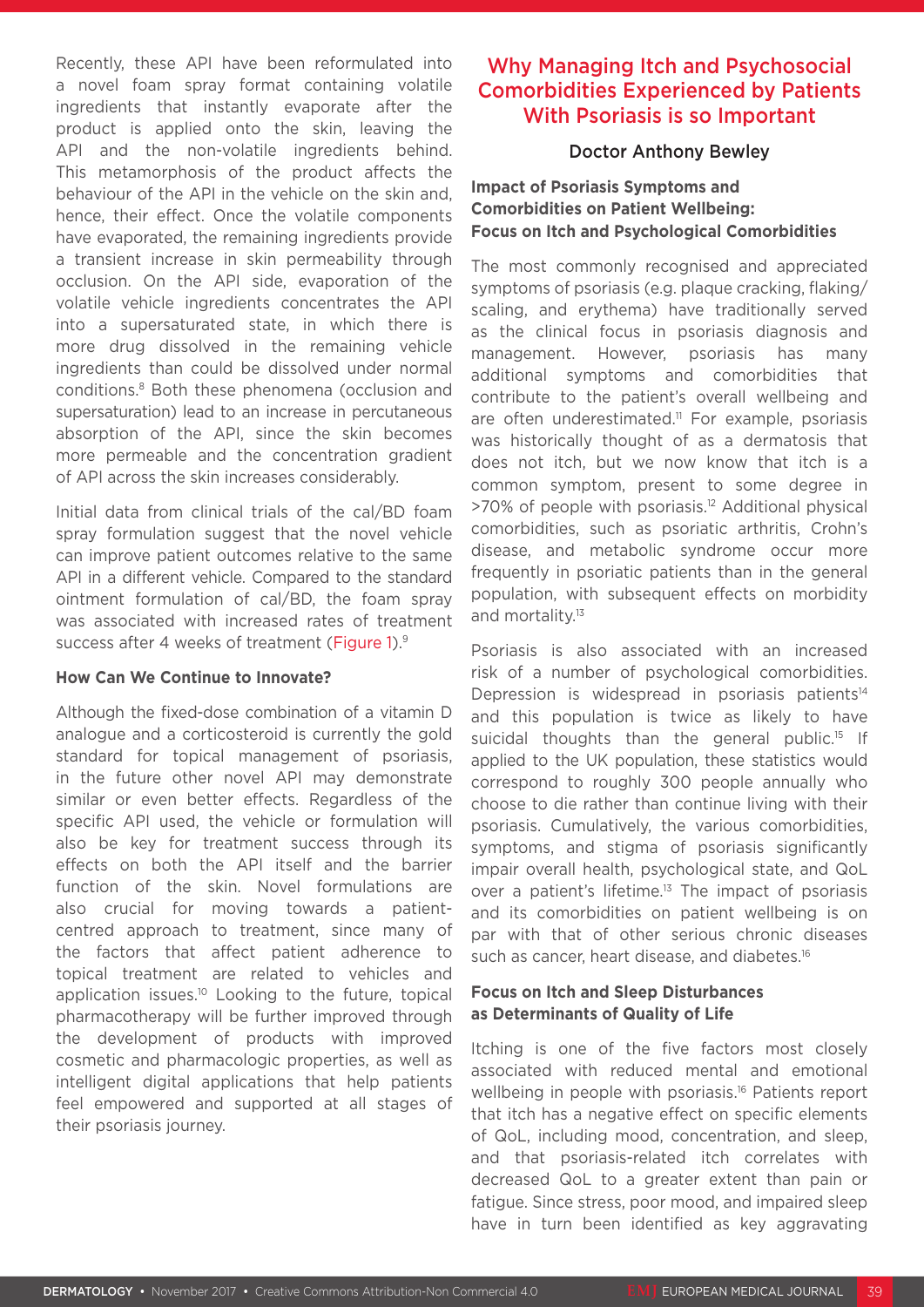factors of itch, many patients face a vicious cycle of inter-related deterioration of both itch and QoL.17 Insomnia is common in psoriasis patients and can have a major impact on overall QoL and psychological wellbeing. Itching and pain are two of the important factors linked to insomnia in people with psoriasis; effective management of psoriasis and its associated itch and pain, therefore, has the potential to improve sleep and overall QoL.18

### **The Impact of Effective Psoriasis Control on Itch, Sleep, and Quality of Life**

Clinical trials of systemic biologic agents have demonstrated how controlling the cutaneous symptoms of psoriasis (e.g. Psoriasis Area Severity Index [PASI] improvement) can translate into improvements in itch, QoL, and sleep. A posthoc analysis of the PRISTINE trial found that most patients with moderate-to-severe psoriasis experienced significant improvements in itch scores during 24 weeks of etanercept treatment; patients with the greatest reduction in itch also experienced the highest level of improvement in QoL.19 Quantity and quality of sleep were also improved with etanercept treatment and these changes translated into further QoL ameliorations.20

On the topical therapy side, the novel foam spray formulation of cal/BD holds the potential to provide itch relief, QoL improvements, and sleep amelioration for a broader population. In clinical trials, cal/BD foam spray provided a rapid and marked relief of itch within the first week of therapy.9 More than one-third (36.8%) of patients reported a 70% reduction in itch by Day 3 of treatment, with most patients (83.5%) achieving this level of itch reduction by the end of the 4-week study; at both time points, itch reduction was significantly greater with the cal/BD foam spray than with its vehicle alone (Figure 2). $21$ These improvements in itch also translated into significant reductions in itch-related sleep  $loss^{21}$ and improvements in overall health-related QoL as measured by the Dermatology Life Quality Index (DLQI).<sup>22</sup>

### **Conclusions and Future Directions**

With the advent of new data-mining tools and novel approaches to therapy, it is becoming easier for clinicians to provide care that is tailored not only to the patient's clinical signs and symptoms but also to his or her personal experience of the disease. A recent study found that patients on topical psoriasis treatment could be broadly clustered into groups based on their perception of the holistic burden of all aspects of their disease (skin symptoms, comorbidities, psychosocial impact, and treatment experience).23



### Figure 2: Improvements in overall itch VAS score and patients experiencing significant (70%) itch reduction with cal/BD foam spray versus vehicle alone.

cal/BD: calcipotriol/betamethasone dipropionate; CI: confidence interval; VAS: Visual Analogue Scale. *Adapted from Leonardi et al.*21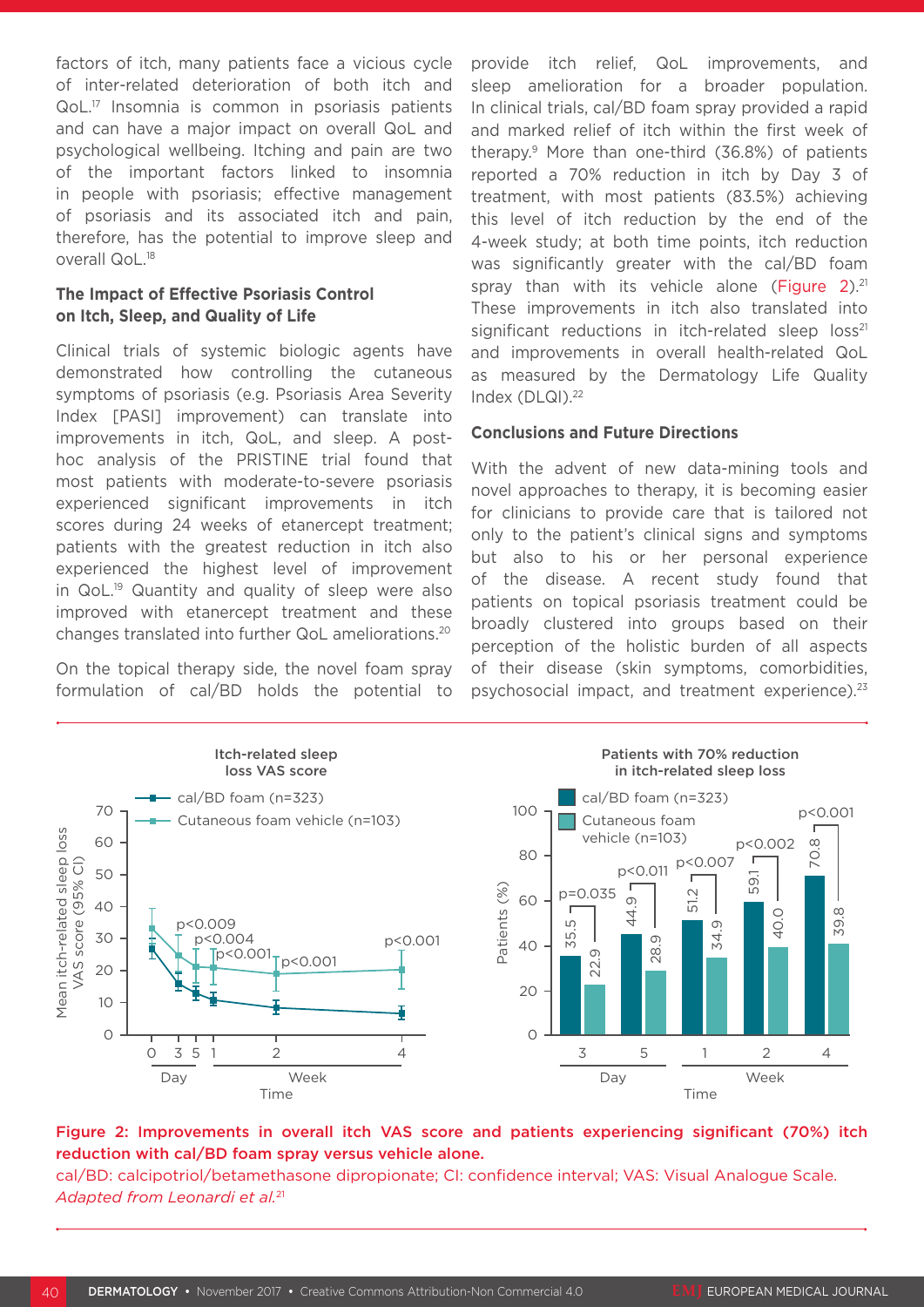

Figure 3: From multi-parameter psoriasis assessment (1–5), to the treatment decision (6–7), and treatment goals (8).

BSA: body surface area; DLQI: Dermatology Life Quality Index; PASI: Psoriasis Area Severity Index; PGA: Physician Global Assessment; PsA: psoriatic arthritis; PSI: Psoriasis Symptom Inventory; PsO: psoriasis; VAS: Visual Analogue Scale.

This type of patient profiling and the recognition of patients' different treatment and educational needs is one promising strategy for moving towards more personalised, patient-centred care. Another key approach for optimising patients' holistic wellbeing is the use of multidisciplinary teams that incorporate other facets of psoriasis such as rheumatology and gastroenterology. Finally, many new medications and approaches are under investigation for the management of itch, including antidepressants, hand-held phototherapies, and psychotherapeutic talk therapies.24 Together, these tools and strategies give dermatologists a wide range of choices for tailoring therapy to provide the greatest improvements in patients' holistic QoL.

### Taking Control Over Psoriasis: From Flare-up to Proactive Management

### Professor Bernd Bonnekoh

#### **The Current Topical Psoriasis Treatment Landscape**

Since psoriasis is a chronic incurable disease, the treatment plan must consider how best to manage the condition over the course of a patient's lifetime. The current management of psoriasis is extremely complex, with a wide variety of medication options available and a large number of patient factors for physicians to consider in their multi-parameter assessment of the disease (Figure 3). As the integration of big data into clinical practice becomes more widespread, clinicians' reality is moving more towards a shared decision-making framework supported equally by the patient's input, the available treatment and support choices, and the dermatologist's experience and clinical judgement.

Currently, the overall approach to psoriasis tends to use topical products as initial monotherapy for mild-to-moderate disease, and considers adding them as an adjunct to ultraviolet and/or systemic therapy for moderate-to-severe disease. Combinations of topical ingredients can be either sequential or simultaneous (e.g. fixed-dose combinations). In general, a topical product should be applied daily in the initial induction and stabilisation period; however, the approach to longer-term maintenance is more loosely defined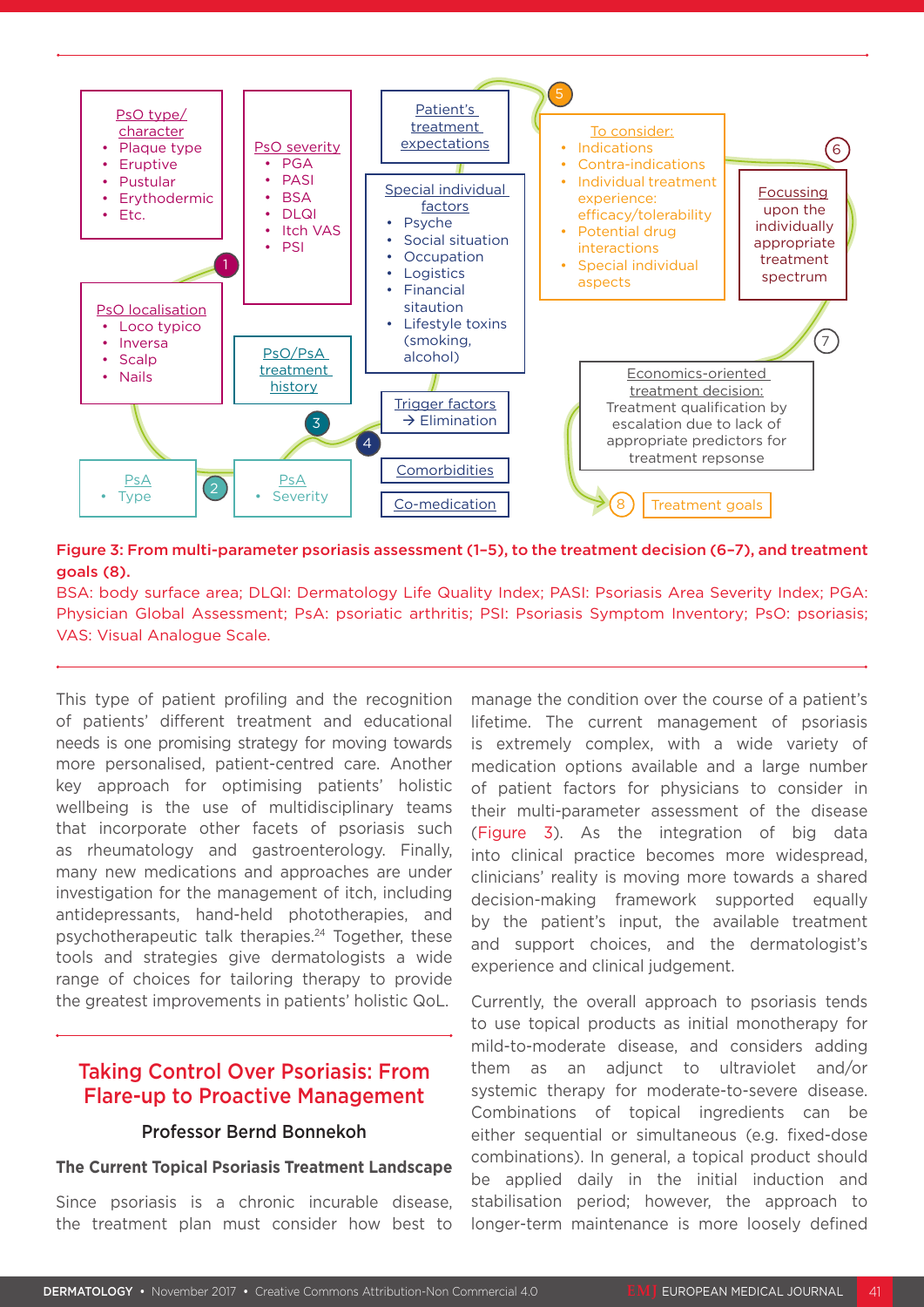and usually relies on a reactive, on-demand approach to any flares that may occur.

### **Moving Towards Safe, Effective, and Proactive Long-Term Topical Use**

Topicals will likely remain the cornerstone of treatment for many psoriasis patients; it is, therefore, essential to consider how to use them effectively and promote optimal patient adherence in the long term. Clinical practice guidelines from various national societies offer only indirect recommendations for long-term use of topical medications, and the clinical literature on long-term, proactive topical treatment of psoriasis is likewise very sparse. Given the lack of published material specific to psoriasis, it may be useful to look at the model of a proactive approach in another long-term skin condition: atopic dermatitis. Here, proactive maintenance treatment with tacrolimus ointment twice-weekly, plus additional twice-daily reactive treatment in case of a flare-up, is associated with a significantly delayed time to first flare, compared with standard reactive flare treatment in both children and adults.25,26

There appears to be an unmet need in the psoriasis community for this type of proactive approach. A recent survey of dermatologists in Germany indicated that more than half of respondents were using proactive treatment (e.g. once-weekly in nearly cleared lesions) in spite of products not being licenced for this type of use. This practice is supported by a meta-analysis of prospective trials that concluded that long-term maintenance treatment (1–2 times weekly) with two-compound formulations was effective in daily practice, had favourable tolerability and economic benefit, and promoted proactive patient involvement.27 Further support for the long-term safety and tolerability of fixed-dose combinations is anticipated from the currently ongoing PSO-LONG trial, which is evaluating a twice-weekly maintenance regimen of cal/BD foam spray over a period of ≤52 weeks.

### **Looking Towards the Future**

Topical therapy is currently built on a solid foundation of effective, tolerable, and easy-to-use products, and the concept of proactive long-term management is starting to become established based on this foundation. In order to improve treatment success and long-term adherence, clinicians can support their patients by setting a clear schedule and empowering patients through knowledge and shared decision-making. As we

continue to build this approach into the future, we may also benefit from new drugs, formulations, and modes of application, as well as new digital devices and strategies to keep patients on track and reward them for successfully following their treatment programme.

### Question and Answer Session

Q: What advice would you give to dermatologists to help them make the most effective use of the huge amount of information available through big data?

A: Mr Fernández suggested that clinicians could focus their research by asking: "What kind of information, if I could find it, would change how I manage the patient?". Dr Bewley added that there will always be a need for clinicians' expertise, especially as more patients research their own conditions online; physicians' expert input can help personalise that information and place it in the appropriate context. He also noted that it is important to recognise that in a consultation there are two experts in the room, the physician who is an expert in medicine, but also the patient who is an expert in his or her own experience of the disease.

### Q: How can care of psoriasis patients be most effectively co-ordinated between general practitioners and specialists?

A: Dr Bewley replied that the 'ownership' of a patient's care should rest with whichever physician is able to provide the most meaningful and appropriate management, whether that is a general practitioner or a specialist. He mentioned that one of the key aspects of psoriasis care is ensuring that the patient's expectations of treatment are understood and that the physician is able to develop a plan to meet those expectations and evaluate treatment success.

Q: If a two-compound product containing a steroid is used proactively over the long term, how do we motivate patient adherence to treatment? In atopic dermatitis, this is less of a concern since treatment is non-steroidal.

A: Prof Bonnekoh replied that the data for longterm use of two-compound products show no important safety concerns over a period of use of ≤1 year and that anecdotally many dermatologists know of patients who have used topical corticosteroids for decades without any problems. Dr Bewley added that steroid phobia is still